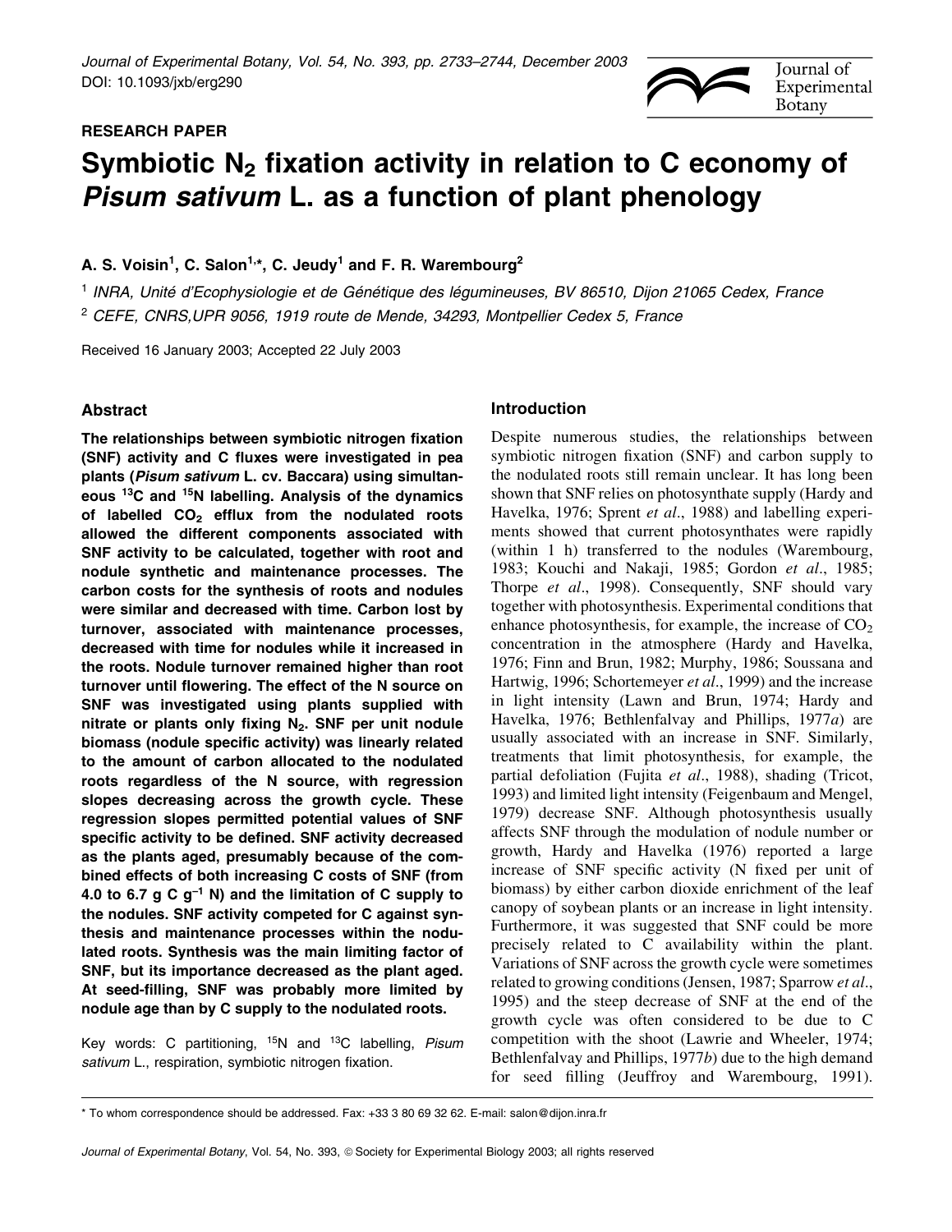Similarly, regulation of nodule number also occurs, in part, through systemic control involving photosynthate availability (Atkins et al., 1989), even if there is evidence for intrinsic autoregulation of nodule number (Caetano-Anollès and Gresshoff, 1990, 1991) through shoot signal (Francisco and Harper, 1995; Harper et al., 1997). Moreover, nodule development on a root segment is linked to the growth rate of this segment (Tricot et al., 1997).

However, other results showed adverse relationships between SNF and C. The decline of SNF resulting from a water stress was related to increased total carbohydrate (Fujita et al., 1988) or increased soluble sugar concentration (Minchin et al., 1986). Vance and Heichel (1991) concluded that SNF should not be directly limited by C supply, but rather would be  $O<sub>2</sub>$  limited (Hunt and Layzell, 1993). Carbon limitation of SNF should arise from impaired C utilization in the nodules (Vance et al., 1998), because key enzymes of nodule C metabolism, such as sucrose synthase, are limited (Gordon et al., 1993, 1997; Gonzales et al., 1995).

SNF not only depends upon C fluxes but also upon environmental factors such as nitrate availability (Sprent et al., 1988). Nitrate inhibition affects SNF by impairing nodule growth rather than through a limitation of SNF activity (Streeter, 1988). Nitrate inhibition of nodule growth depends upon both the amount of nitrate supplied, the period when it is provided to the plant and the legume species (Davidson and Robson, 1986). It has been recently demonstrated that nitrate inhibition of nodule growth results from the decrease of the amount of photoassimilates supplying nodules, which leads to the cessation of cell expansion within nodules (Fujikake et al., 2003).

It is now well established that nitrate inhibition of SNF occurs through  $O_2$  limitation due to variations in the  $O_2$ diffusion barrier (Minchin, 1997), but the mechanisms involved remain controversial: control by the N demand through phloem composition (Hartwig et al., 1994; Neo and Layzell, 1997; Parsons et al., 1993; Serraj et al., 1999) or regulation through carbohydrate availability (Vance et al., 1998; Faurie and Soussana, 1993) have been suggested. Besides, SNF has higher C costs than nitrate absorption (Minchin and Pate, 1973; Ryle et al., 1979; Silsbury, 1977). However, experimental measurements of the relative costs are highly variable because of methodological difficulties, and they are difficult to distinguish from those associated with maintenance and synthetic processes within nodulated roots (Phillips, 1980). Cytosolic PEP carboxylase (PEPC) in nodules catalyses the conversion of PEP and  $HCO<sub>3</sub><sup>-</sup>$  (in equilibrium with  $CO<sub>2</sub>$ ) into oxaloacetate, which is used for the bacteroid respiration during nitrogen fixation (King et al., 1986; Rosendahl et al., 1990). Carbon dixoide fixation by PEPC produces significant savings of respired  $CO<sub>2</sub>$ , but this complicates the study of carbon cost associated with  $N_2$ 

fixation (Warembourg and Roumet, 1989). For soybean, Coker and Schubert (1981) estimated  $CO<sub>2</sub>$  fixation by PEPC to be in the range of  $1-3.4$  mol mol<sup>-1</sup> N<sub>2</sub> fixed and this was confirmed by the estimate of 1.5 mg C mg<sup>-1</sup> N<sub>2</sub> fixed found by Warembourg and Roumet (1989).

The priorities for assimilates between root, nodules and shoots, and C allocated to nodulated roots according to phenology were previously examined in relation with nitrate availability (Voisin et al., 2003). Whatever the nitrate availability, rhizosphere respiration was demonstrated to account for more than 60% of the amount of C allocated to nodulated roots across the growth cycle (Voisin et al., 2003). Nodulated root respiration includes not only C loss for growth and maintenance processes of roots and nodules, but also C devoted to SNF activity and nitrate uptake activity, as nitrate reduction is known to occur mainly in the roots in temperate legumes (Wallace, 1986).

The first objective of this study was to analyse the dynamics of labelled respiratory  $CO<sub>2</sub>$  efflux after simultaneous  $^{15}N$  and  $^{13}C$  exposure, in order to separate the different components of rhizosphere respiration (Warembourg, 1983; Warembourg and Roumet, 1989). In this study of the respiration costs, no nitrate was provided to the plants during the labelling experiments. Thus, labelled C respired by nodulated roots only originated from SNF activity and associated growth and maintenance processes of roots and nodules. Since microbial degradation of root exudates might also have contributed to measured respiration, the term `rhizosphere respiration' will be employed instead of `nodulated root respiration'.

The second objective was to establish how variations of SNF activity of Pisum sativum L. (cv. Baccara) during growth and according to nitrate supply, are related to C flux towards or within nodulated roots. For this, both the amount of C allocated to the nodulated roots and the C used within the nodulated root were considered in relation to the N source and to the extent of SNF activity. This paper was meant to provide tools for modelling Pisum sativum growth under various N nutrition regimes.

# Materials and methods

#### Plant material and growing conditions

Four sets of plants were grown in a naturally lit greenhouse (Dijon, France,  $47^{\circ}20'$  lat., temperate climate) with delayed sowing dates as a means of varying growing conditions because of natural variations in temperature, radiation and photoperiod. Eight seeds of pea (Pisum sativum L. cv. Baccara) were sown in 5.0 l PVC pots and inoculated with Rhizobium leguminosarum bv. vicieae on four occasions: 15 September 1999, 2 March, 16 March, 26 May 2000. The mean temperature was 20 °C for the sowing date of 26 May 2000, while it was close to 15 °C for the other sowing dates. Photoperiod length was 12.5 h for the 1999 sowing date and 11.0, 11.9 and 12.3 h for the sowing dates of 2 March, 16 March, 26 May 2000, respectively. The growing medium was a 1/1 (v/v) mixture of sterilized attapulgite and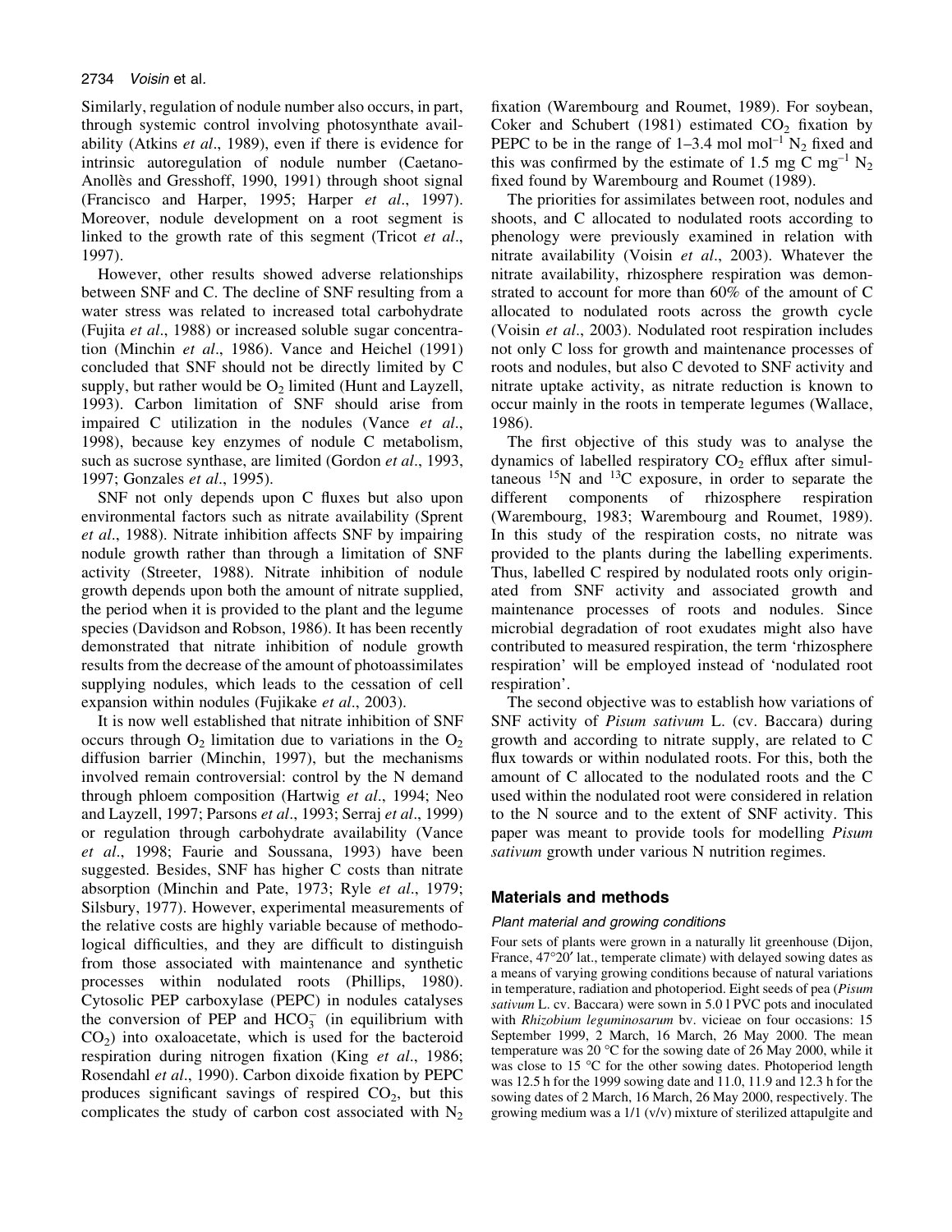clay balls (diameter 2–6 mm). This medium has no buffering effect, allows gases to diffuse easily, and is inert to gas so that it avoids interference with  $CO<sub>2</sub>$  and  $O<sub>2</sub>$  measurements. At emergence, plants were thinned to four per pot. The genotype used has facultative vernalization requirements. The temperature in the greenhouse was maintained over 5 °C during winter and the roof opened automatically when the temperature exceeded 20 °C in order to avoid extreme heat. Temperature never exceeded 30 °C during the day. Supplemental artificial light was provided in autumn 1999 (up to total day length of 16 h  $d^{-1}$ ) to induce flowering. An automatic watering system ensured that plants were regularly supplied with the nutrient solutions according to plant transpiration needs determined by the automatic weighing of one pot per treatment which triggered watering of all pots.

#### Experimental treatments

Two treatments were applied in the greenhouse: half of the plants (90 pots) were provided with N-free nutrient solution  $(N_0$  treatment) and the other half (90 pots) with 5 mol  $m^{-3}$  KNO<sub>3</sub> in the nutrient solution  $(N<sub>5</sub> treatment)$ . Nutrient solutions were adjusted to give a neutral pH, containing 0.8 mol m<sup>-3</sup> K<sub>2</sub>HPO<sub>4</sub>, 1.0 mol m<sup>-3</sup> MgSO<sub>4</sub>, 0.2 mol m<sup>-3</sup> NaCl,  $0.05$  mol m<sup>-3</sup> iron versenate, and oligo-elements. In addition, the nutrient solutions for the  $N_0$  and  $N_5$  treatments, respectively, contained 0 and 1.25 mol m<sup>-3</sup> KNO<sub>3</sub>, 0 and 1.875 mol m<sup>-3</sup> Ca(NO<sub>3</sub>)<sub>2</sub>, 0.7 and 0.075 mol m<sup>-3</sup> K<sub>2</sub>SO<sub>4</sub>, 2.5 and 0.625 mol m<sup>-3</sup> CaCl<sub>2</sub>. The level of nitrate supply (i.e. 5 mol  $m^{-3}$  KNO<sub>3</sub>) was chosen to limit, but not suppress, nodulation and symbiotic nitrogen fixation. It was determined in a preliminary experiment that this concentration of nitrate supply limits symbiotic  $N_2$  fixation by approximately 50% and drastically reduces nodule biomass without impairing it totally: plants supplied with nitrate produced 60-70% less nodule biomass compared with those only fixing  $N_2$ .

Seed development is characterized by three developmental stages: fertilization, the final stage in seed abortion which corresponds to the beginning of reserve compounds storage, and physiological maturity (Ney et al., 1993). The three developmental stages progress linearly along the stem versus cumulative degree-days (Ney and Turc, 1993). The temperature sum since emergence for each phenological stage is indicated in Table 1. For each plant set, three pots of each treatment were selected for  ${}^{13}C_1{}^{15}N$  labelling at these three characteristic stages (Table 1): 'vegetative' (ten nodes on main stem), 'flowering' (flowers on the 6th node of the main stem, before the beginning of seed filling) and 'seed filling' (between the final stage of seed abortion and the start of physiological maturity).

In 2000, in order to obtain a range of photosynthetic rates for a given phenological stage, three different concentrations of  $CO<sub>2</sub>$  in air (150, 360 and 750  $\mu$ l l<sup>-1</sup>) were chosen during <sup>13</sup>C labelling for the different plant sets (three sowing dates). The changes in the photosynthetic rate with increasing concentrations of  $CO<sub>2</sub>$  in air

were verified in a preliminary experiment with similar plants (data not shown).

## $13CO<sub>2</sub>$  and  $15N<sub>2</sub>$  labelling

Pots of each treatment selected in the greenhouse for  ${}^{13}C_{1}{}^{15}N$ labelling were watered with a large volume of nitrate-free nutrient solution and allowed to drain normally. The amount of nitrate in the last volumes of nutrient solution leaving the pots was then measured and found to be negligible. This ensured that all nitrate has been removed from the pots prior to their installation in the labelling chamber. In this study, no nitrate was provided to the plants during the labelling experiments, thus precluding any root assimilation of nitrate.

Equipment used for the labelling experiments was similar to that used by Warembourg et al. (1982) and described by Voisin et al. (2000) and so is only briefly described here. Roots and shoots were maintained in separate compartments: the pots of plants grown in the greenhouse were inserted in individual air-tight PVC containers to separate root and shoot atmospheres. Air tightness was ensured using physiological moulding material (Qubitac, Qubit systems inc., Kingston, Canada) and silicone rubber (RTV, Zundel Kohler, France). The soil atmosphere was circulated with  $CO<sub>2</sub>$ -free air entering the pots at a rate of 6.0 l  $h^{-1}$ . The CO<sub>2</sub> produced by rhizosphere respiration was trapped by bubbling air exhausted from the pots through NaOH solution. The traps were calibrated for daily measurements (50 ml NaOH 2 N, two pots per treatment). Two additional root circuits were used in 1999 (one for each treatment) to obtain a dynamic measurement of  $CO<sub>2</sub>$  respiration: the efflux of each pot was directed to an automatic electro-valve sampler composed of  $16 \text{ CO}_2$  traps (30 ml NaOH 0.5 N) sequentially used for 1 h. Oxygen concentration of the root atmosphere was maintained at  $20 \pm 1\%$ during labelling to compensate for  $O_2$  consumption due to respiration. Expansion bags regulated pressure variations due to gas variations resulting from samplings or injections.

The pots (three pots per treatment) with separate root atmospheres were placed in a transparent air-tight labelling chamber  $(0.95\times0.95\times1.5$  m) made of Plexiglas. At each chosen air CO<sub>2</sub> concentration (150, 360 and 750  $\mu$ l l<sup>-1</sup>), the shoots were exposed to a <sup>13</sup>C-enriched atmosphere for 10 h: the air CO<sub>2</sub> concentration was continuously measured with an infrared gas analyser (IRGA Ciras, PP system, Montigny le Bretonneux, France) and maintained by automatic  $CO<sub>2</sub>$  injection as needed. To obtain a constant and uniformly labelled atmosphere, the whole  $CO<sub>2</sub>$  content of the atmosphere within the chamber was rapidly trapped at the beginning of the experiment. The required  $CO<sub>2</sub>$  concentration (150, 360 or 750)  $\mu$ l l<sup>-1</sup>) was then achieved and maintained using injection of a mixture of  $CO_2$  with a constant <sup>13</sup>C/<sup>12</sup>C (10 atom%<sup>13</sup>C).

Plants were regularly irrigated with a nitrate-free nutrient solution during the labelling experiment. Nodulated roots were simultaneously exposed to a  $15N_2$ -enriched atmosphere for 24 h (day of

Table 1. Temperature sum for the different stages at the different sowing dates and temperature sum when plants were inserted in the labelling chamber

| Sowing date                                                       | Phenological stage                                          |                                                  |                                                  | Labelling                |                           |                              |
|-------------------------------------------------------------------|-------------------------------------------------------------|--------------------------------------------------|--------------------------------------------------|--------------------------|---------------------------|------------------------------|
|                                                                   | Flowering<br>(Cumulative<br>degree-days<br>since emergence) | Final stage<br>of seed<br>abortion               | Physiological<br>maturity                        | Vegetative               | Flowering                 | Seed-filling                 |
| 15 September 1999<br>2 March 2000<br>16 March 2000<br>26 May 2000 | $937 - 1430$<br>761–1005<br>762-1029<br>715–1172            | 1481-1683<br>1023-1242<br>1045–1321<br>1036-1304 | 1792–1889<br>1413–1563<br>1427-1706<br>1357–1595 | 558<br>557<br>641<br>613 | 1332<br>960<br>923<br>915 | 1629<br>1371<br>1333<br>1356 |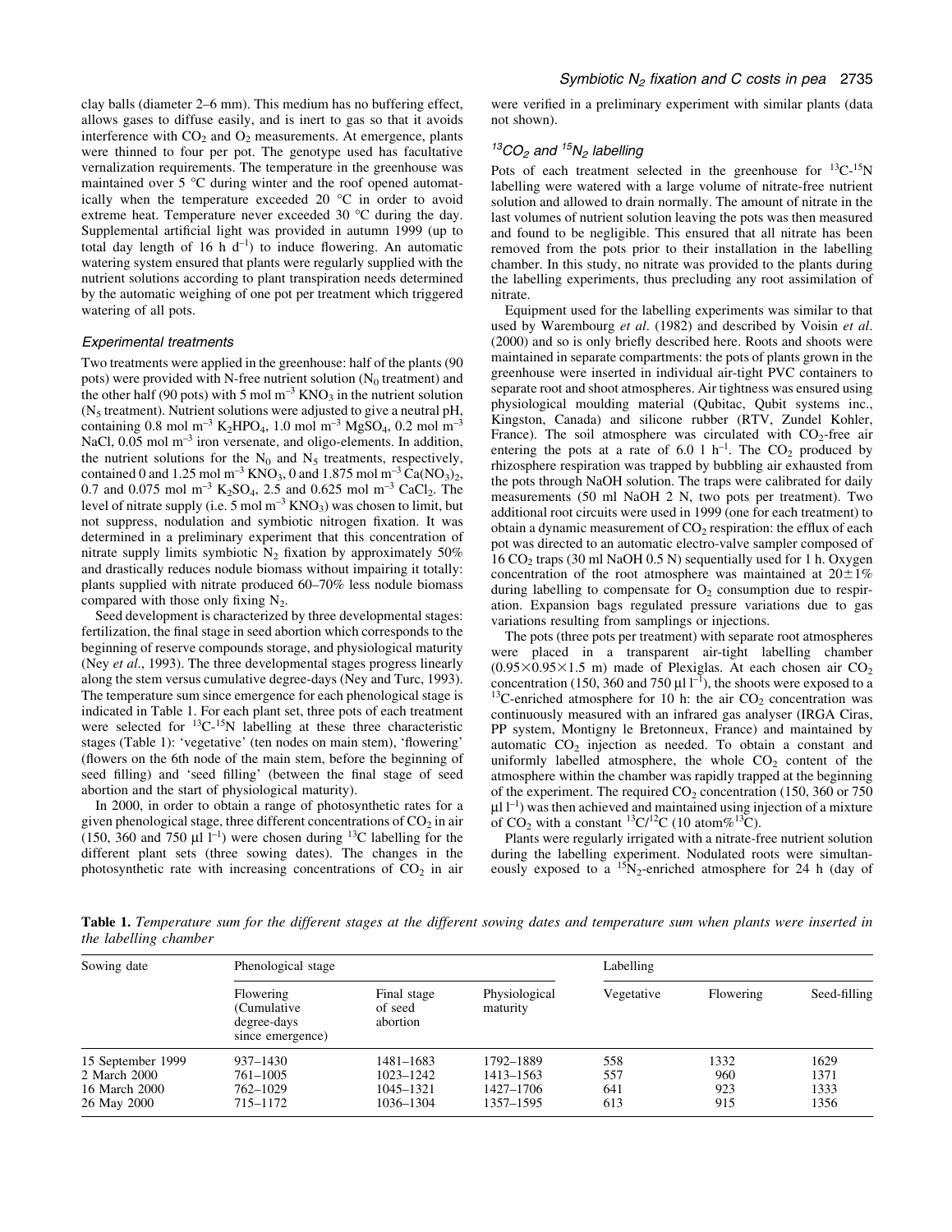exposure to <sup>13</sup>C and the following night). The <sup>15</sup>N<sub>2</sub>-enriched atmosphere around the roots was obtained by injecting  $15N_2$ , the amount depending on the phenological stage: 2 atom%<sup>15</sup>N at the vegetative and flowering stages and  $3-4$  atom $% ^{15}N$  at seed-filling. These <sup>15</sup>N enrichments of the root atmosphere were calculated prior to the experiment using the equation for isotopic dilution and previously acquired data, concerning the evolution of plant biomass and of its N content as a function of phenology (Warembourg, 1993). To be on the safe side, the detection limit of the mass spectrometer was multiplied by ten (Warembourg, 1993). As the quantity of  $N<sub>2</sub>$ fixed by the plant was small compared with the total amount of N in the atmosphere, the amount of  $N_2$  in the enclosed atmosphere was assumed constant during the experiment.

To study the fate of photosynthates, labelling was followed by a chase period of 4 d in 1999 and 2 d in 2000 (Montange et al., 1981; Kouchi et al., 1986), with the plants exposed to a concentration of  $CO<sub>2</sub>$  in air of 360  $\mu$ l l<sup>-1</sup>. A chase period of 4 d was used in 1999 in order to study the components of rhizosphere respiration (see below). Moreover, such a duration of the chase period allowed the verification that, for peas, isotope partitioning among plant parts was similar after 4 d to that observed after 2 d of chase (data not shown). Within the chamber, temperature and humidity of the air around the shoot were maintained using an air conditioning unit (Voilot, Dijon, France). Day and night temperature and humidity in the chamber during each labelling experiment were chosen to match the mean temperature and humidity observed the previous day in the greenhouse. Light came from four 400 W sodium lamps placed on each side of the enclosure and two 1000 W mercury lamps situated above the enclosure. The resultant photosynthetic active radiation varied from 600 to 900  $\mu$ mol m<sup>-2</sup> s<sup>-1</sup> from the bottom to the top of the canopy. Photosynthetic active radiation in the chamber was similar to that encountered during the same period by plants kept in the greenhouse. Soil water was adjusted daily gravimetrically. The whole system was monitored by a computer using Dasylab software (Newport Omega, USA).

#### Harvesting and measurements

Shoot and root atmospheres were sampled every 2 h during the labelling period for mass spectrometry measurements (Fison Isochron, Micromass, Villeurbanne, France) of their  $^{13}C$  and  $^{15}N$ enrichment, respectively. Rhizosphere respiration was measured by titration of the NaOH solution used to trap the evolved  $CO_2$ . The <sup>13</sup>C enrichment of the respired  $CO<sub>2</sub>$  was measured using a mass spectrometer on a gaseous sample produced by acidification of the trap solutions.

All the plants from each pot were harvested together. Samples were taken at the beginning of the labelling experiment (control plants) and at the end of the chase period (labelled plants). They were separated into shoots, roots and nodules. Dry matter was determined after oven-drying at 80 °C for 48 h and the C and N concentrations determined by the Dumas procedure on ground samples. Their  ${}^{13}C$  and  ${}^{15}N$  enrichments (atom%) were measured using a dual inlet mass spectrometer. An example of the isotopic data is given in Table 2.

# Calculations for  ${}^{13}C$  and  ${}^{15}N$

Isotopic determinations were done according to the isotope dilution principle. The percentage of carbon  $(\%^{13}C)$  that was derived from the labelled source can be calculated:

 $\%^{13}C = 100 \times$  $(\text{atom}\% \text{ }^{13}\text{C sample} - \text{atom}\% \text{ }^{13}\text{C control})$  $\sqrt{\text{(atom\%13Clabelled}atmosphere - atom\%13C control)}}$ 

where atom $\%$ <sup>13</sup>C (of either labelled plants or non-labelled control plants) is the  $^{13}$ C abundance of plant material (shoot, roots, nodules) and respired C (Deléens et al., 1994). The  $\%$ <sup>15</sup>N was calculated similarly. The amount of C and N newly acquired could be calculated using dry matter and C and N concentration measurements.

# Carbon costs associated with nodulated roots of strictly  $N_{2}$ -<br>fixing plants

The total amount of C initially incorporated in root and nodule biomass during the labelling period  $(QCi)$ , before any loss by exudation and turnover, corresponded to the amount of C remaining in the biomass at harvest, to which was added a calculated maintenance respiratory component Rm. The difference between total rhizosphere respiration and Rm was calculated and associated with SNF and root plus nodule synthesis activities  $(Rfix+Rs)$ . When expressed as a percentage of  $QCi$ , the difference between activity components of respiration  $(Rfix+Rs)$  of both N treatments was supposed to arise only from a difference in SNF activity  $(Rfix)$ . The corresponding amount of respired C was related to the differential amount of fixed N between N treatments and the ratio between these values represented the C costs associated with SNF activity (mg C respired mg<sup>-1</sup> N fixed) (Fernandez and Warembourg, 1987). Rfix could then be calculated using the amount of  $N_2$  fixed ( $Rfix=C$  costs of SNF  $\times$  mg N fixed). Rs was the remaining component of the total 'activity' component  $(Rs+Rfix)$  of the nodulated root respiration.

The maintenance and synthesis components of roots (Mr and Sr) and nodules  $(Mn$  and  $Sn)$  were then calculated using the following equations:

#### Maintenance components:  $Mr \times Wr+Mn \times Wh=Rm$

where Wr and Wn are the amounts of labelled C remaining in root and nodule biomass at harvest, respectively.

Synthesis components:  $S_r \times QCi$ ,  $r+Sn \times QCi$ ,  $n=Rs$ 

where  $QCi$ , r and  $QCi$ , *n* are the amounts of labelled C initially incorporated in root and nodule biomass, respectively  $(QCi, x=Wx)$  $(1+Mx)$ ).

With two unknowns each, these equations were solved using the two sets of data arising from the two N treatments and allowed the carbon costs of SNF, together with those associated with synthesis and maintenance of nodulated roots, to be calculated.

#### Statistics

Analysis of variance was performed with the GLM procedure of SAS and means were compared using the least significant difference test at 0.05 probability (SAS Institute, 1987).

#### **Results**

# Components of rhizosphere respiration for plants only fixing  $N_2$

Rhizosphere respiration that originated from carbon acquired during the labelled photoperiod (12 h) was calculated using labelled  $CO<sub>2</sub>$  efflux. Respiration was plotted against time, from the beginning of the labelling period to the end of the chase period (120 h) (Fig. 1). In order to compare N treatments which differed in biomass partitioning (Voisin, 2002), values were expressed as% of shoot carbon assimilation (Fig. 1) that was calculated from isotopic data, as C increment in biomass plus nodulated root respiration. Two distinct phases could be distin-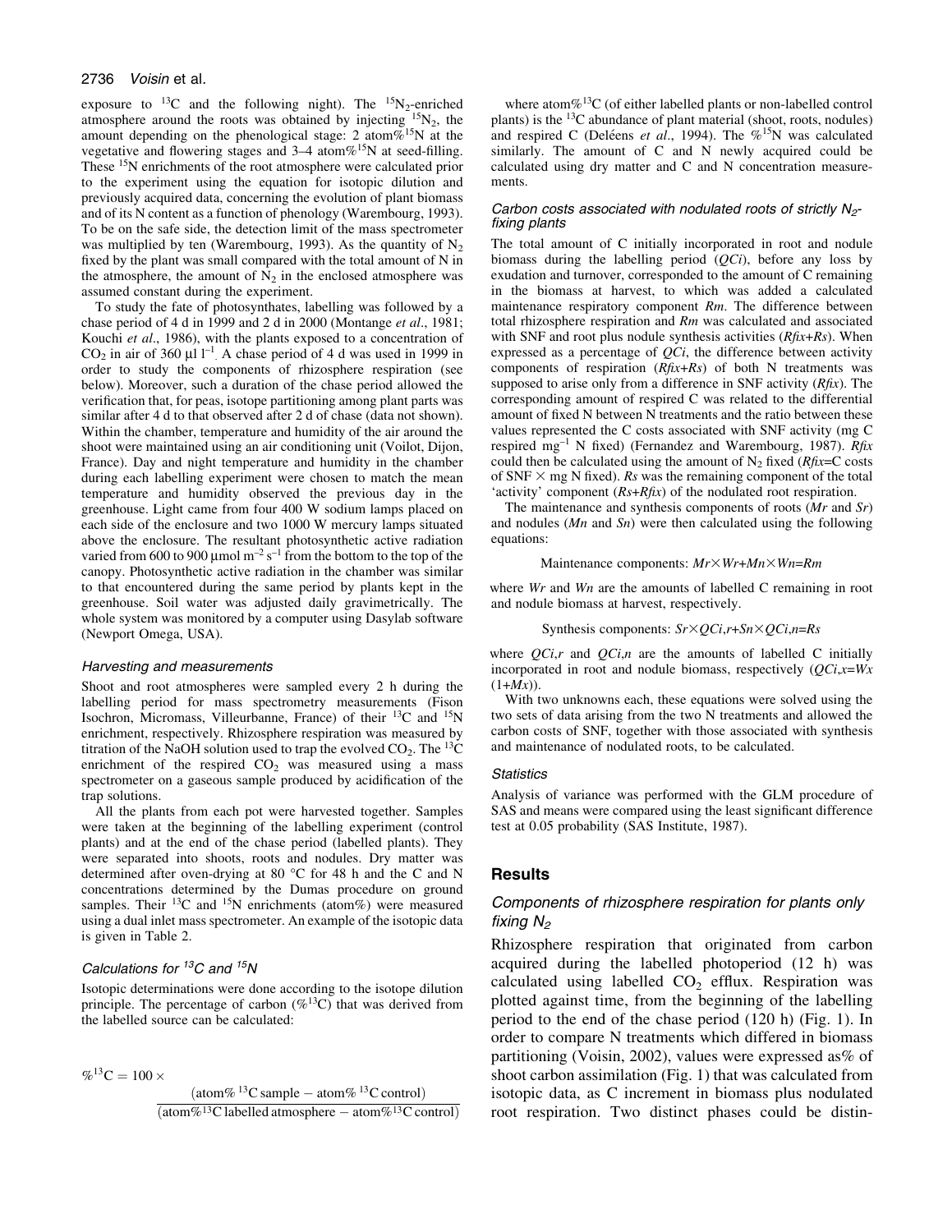| Isotopic data<br>$(\delta\%_0)$ | Vegetative stage         |          | Flowering |          | Seed filling |          |
|---------------------------------|--------------------------|----------|-----------|----------|--------------|----------|
|                                 | Control                  | Labelled | Control   | Labelled | Control      | Labelled |
| $\delta^{13}C$ data             |                          |          |           |          |              |          |
| Leaves and stems                | $-28.7$                  | $+597$   | $-29.5$   | $+528$   | $-22.0$      | $+157$   |
| Pod walls                       |                          |          | $-28.3$   | $+1022$  | $-24.0$      | $+71$    |
| Seeds                           | $\overline{\phantom{0}}$ |          | $-27.3$   | $+1289$  | $-27.9$      | $+452$   |
| Roots                           | $-27.5$                  | $+127$   | $-28.4$   | $+122$   | $-28.6$      | $+94$    |
| Nodules                         | $-28.3$                  | $+396$   | $-28.5$   | $+96$    | $-29.0$      | $+206$   |
| $\delta^{15}N$ data             |                          |          |           |          |              |          |
| Leaves and stems                | $-1.2$                   | $+129.6$ | $+0.1$    | $+118.9$ | $-2.8$       | $+1.8$   |
| Pod walls                       | -                        |          | $+0.4$    | $+240.6$ | $-1.7$       | $+9.1$   |
| Seeds                           | $\overline{\phantom{0}}$ |          | $+2.4$    | $+267.0$ | $+0.6$       | $+9.7$   |
| Roots                           | $-3.0$                   | $+46.6$  | $+0.4$    | $+67.4$  | $+1.1$       | $+10.3$  |
| Nodules                         | $-0.7$                   | $+89.0$  | $+1.6$    | $+82.0$  | $+3.8$       | $+17.8$  |

**Table 2.** Data of isotopic composition of <sup>13</sup>C and <sup>15</sup>N ( $\delta^{13}C$  and  $\delta^{15}N$ ) given as an example for plants only fixing N<sub>2</sub> (N<sub>0</sub>) treatment) of the group of plants sown on the 26 May 2000 These data are average values for three pots before (control plants) and after (labelled plants) exposure to simultaneous  $^{13}CO_2$  and  $^{15}N_2$  labelling.

guished (Warembourg, 1983; Fernandez and Warembourg, 1987): at first, there was a phase with high rates of labelled  $CO<sub>2</sub>$  production that started soon after the beginning of <sup>13</sup>C feeding (Fig. 1). Rates reached a maximum during the night that followed the day of  $^{13}$ C exposure with a second peak at midday the next day, and sharply decreased by the end of the second day (around 35 h); There was then a regular decrease with a succession of day and night fluctuations that can be attributed to temperature changes (Warembourg, 1983). Root temperature was, however, not recorded in this experiment. Despite that, on average, over several days, this phase was characterized by a slow exponential decrease of rates with time that can be significantly described by an expression of the type (Fig. 2A):

$$
y = Ae^{-kt} (P < 0.05) \tag{1}
$$

where  $A$  and  $k$  were the initial and average hourly respiration rates, respectively. This second phase was attributed to the turnover of labelled structures in the nodulated roots and associated with maintenance activities (Ryle  $et$  al., 1976), while the first phase included biosynthesis of root and nodule tissues (McCree, 1970; Penning de Vries, 1975; Ryle et al., 1976) and SNF activity (Warembourg, 1983). It is noteworthy that part of the second respiration phase will have been due to microbial degradation of labelled root exudates. Since root exudation and rhizomicrobial respiration of root exudates has been found to be a constant proportion of root growth for a given phenological stage (Warembourg and Estelrich, 2001), this component has been integrated into maintenance activities. It was also hypothesized that rhizomicrobial activity was independent from SNF by nodules.

Integration of equation (1) makes it possible to account for the total amount of labelled C lost by the nodulated

roots in maintenance (Rm component). The decrease of labelled C loss due to  $Rm$  (Fig. 2B) was of the form:

$$
Rm(t)=A/k \ e^{-kt} \tag{2}
$$

where  $Rm(t)$  is the remaining C to be respired in maintenance processes at a given time, and  $kt$  the hourly decrease rate.

In order to account for the delay for labelled C transfer, integration into nodulated root biomass, and turnover, Rm was only calculated from 30 h after the beginning of the  $^{13}$ C labelling period (Fig. 2B). This was done by extrapolation of equation (2) back to time zero. The difference between the total labelled C lost by nodulated roots in respiration and the initial calculated value of Rm was attributed to activity processes that included SNF activity of the nodules  $(Rfix \text{ component})$  and synthetic processes of both roots and nodules (Rs component) (Fig. 2B) (Ryle et al., 1976).

These results were significantly expressed by equation (1)  $(R^2 > 0.85)$ , except for the N<sub>5</sub> treatment at seed-filling  $(R<sup>2</sup>=0.67)$ . Integration following equation (2) smoothed the daily variations and significantly described the data  $(R^2)$ >0.97), thus allowing intermediate respiration components  $Rm$ , and  $(Rs+Rfix)$  to be calculated for each labelling period and each treatment (data not shown).

# Carbon costs associated with nodulated roots of strictly  $N_{2}$ -fixing plants

Carbon costs of SNF increased during the growth cycle (Table 3). Carbon costs of roots and nodules synthesis were close and decreased similarly with time, with root synthesis being slightly more C expensive than nodules synthesis (Table 3). Root maintenance increased with time while nodule maintenance decreased (Table 3). Root maintenance was lower than nodule maintenance until flowering, but higher at seed filling.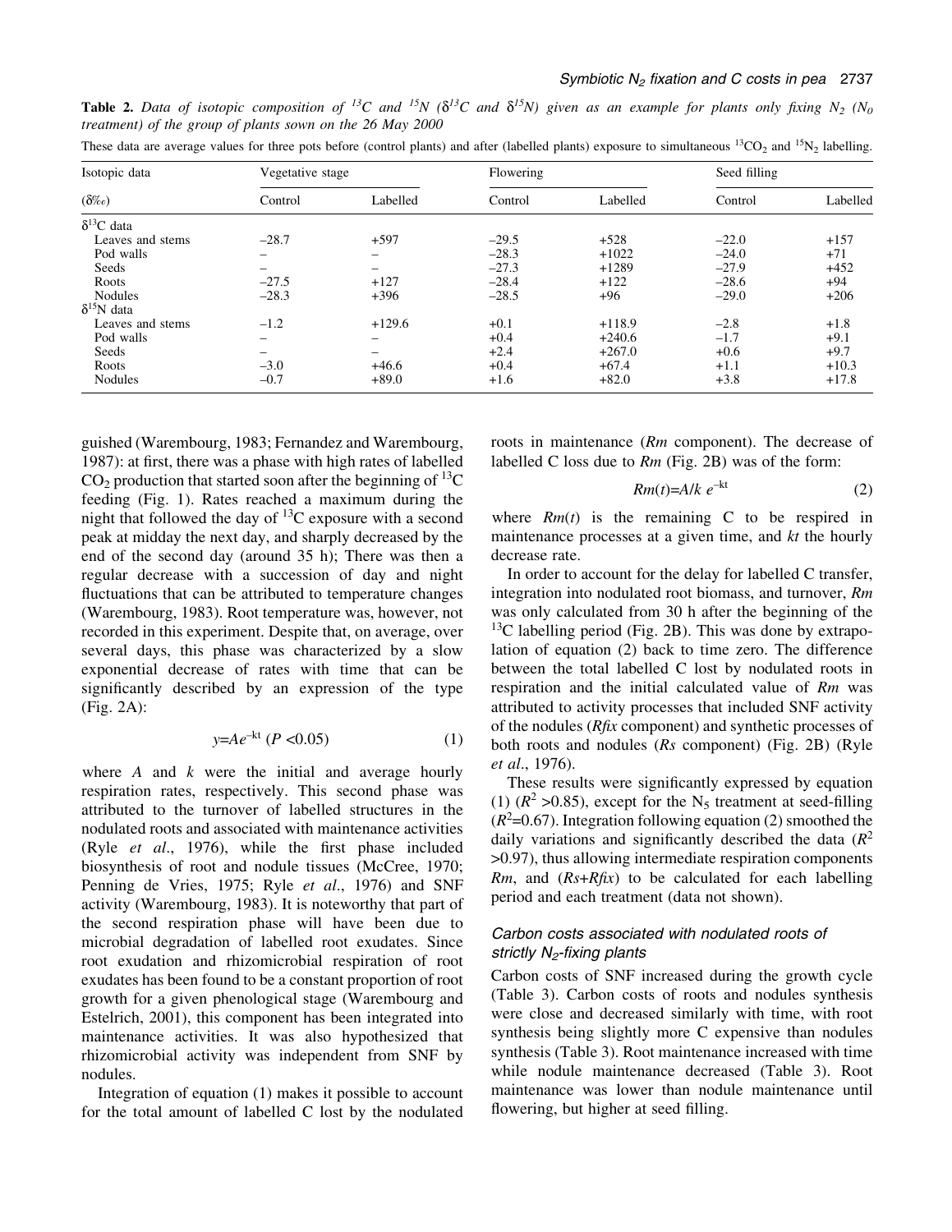

Fig. 1. Hourly C respiratory efflux (A, B, C) calculated from  $^{13}$ C respired by the nodulated roots of Pisum sativum L. cv. Bacarra as a function of time from the beginning of the labelling period to the end of the chase period  $(120 h)$ , as influenced by the N source (broad line:  $N_5$  treatment; narrow line:  $N_0$  treatment) at the vegetative  $(A)$ , flowering  $(B)$  and seed filling  $(C)$  growth stages of the 1999 plant set. Hourly rates are expressed as a percentage of shoot carbon assimilation calculated from 13C labelling as the sum of C increments in biomass plus rhizosphere respiration. The labelling, night and day periods are indicated by a dotted, closed and open boxes, respectively, at the top of the figure.

# Symbiotic nitrogen fixation activity as related to nitrate, nodule biomass and carbon

The interdependence of SNF activity and C availability within the plant was investigated in the 2000 experiment: simultaneous  $^{13}$ C and  $^{15}$ N labelling with several atmospheric  $CO<sub>2</sub>$  concentrations were performed on three different plant sets with delayed sowing dates, which permitted a range of photosynthetic rates for each growth stage to be obtained.

Variations of SNF with phenology were first examined using average values obtained at the three sowing dates (Fig. 3): SNF activity was measured as the amount of nitrogen fixed over one day using <sup>15</sup>N data. At each phenological stage, SNF was lower in the presence of



Fig. 2. Calculation of respiration components from  $^{13}$ C labelling using the  $N_5$  treatment of the vegetative stage of the 1999 plant set as an example. Hourly respiration of the nodulated roots (A) and amount of C remaining to be respired due to maintenance (B) as a function of time from the beginning of the labelling period to the end of the chase period (120 h). Rs: synthesis component; Rfix: SNF component; Rm: maintenance component. The labelling, night and day periods are indicated by a dotted, closed and open boxes, respectively, at the top of the figure.

nitrate  $(N_5$  treatment, Fig. 3A). For both N treatments, SNF was maximal at flowering and declined to low values at seed filling (Fig. 3A). SNF activity per unit nodule biomass (SNF specific activity) decreased throughout the growth cycle, but was not affected by nitrate supply (Fig. 3B).

SNF was then related to nodule biomass. SNF activity increased with nodule biomass for both N treatments at the vegetative and at flowering stages (Fig. 4) whereas it remained low and similar regardless of nodule biomass at seed filling. A linear relationship could be established between SNF activity and nodule biomass at each phenological stage regardless of the N treatment (Fig. 4).

As it is known that SNF directly depends upon current photosynthate supply (Kouchi et al., 1986), SNF specific activity was related to the amount of newly photosynthetic C that was allocated to the nodulated roots (Fig. 5). It was calculated from labelled C as the sum of C increment in nodulated root biomass plus that evolved in their respiration. At each growth stage, SNF specific activity linearly increased with the amount of C allocated to the nodulated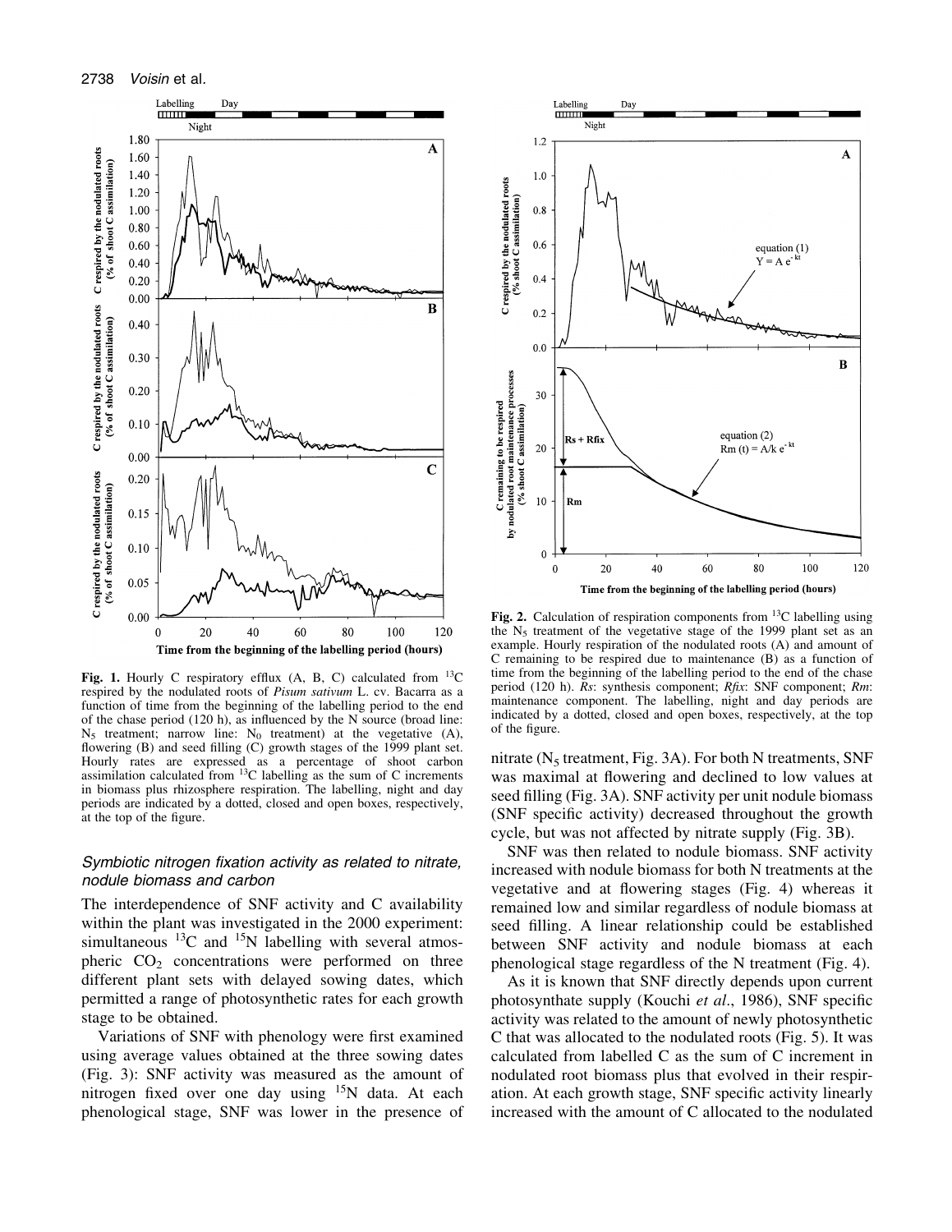Table 3. Components of respiratory activity of nodulated roots calculated using curves of <sup>13</sup>C-labelled nodulated root respiration after  ${}^{13}C$  labelling of the shoot atmosphere

| Respiratory costs                                               |                | Vegetative<br>stage | Flowering<br>stage | Seed-filling<br>stage |
|-----------------------------------------------------------------|----------------|---------------------|--------------------|-----------------------|
|                                                                 |                |                     |                    |                       |
| Synthesis costs                                                 |                |                     |                    |                       |
| C respired/C initially                                          | Roots          | 0.68                | 0.40               | 0.070                 |
| incorporated in biomass                                         | <b>Nodules</b> | 0.53                | 0.37               | 0.001                 |
| Maintenance costs                                               |                |                     |                    |                       |
| Proportion of C in biomass                                      | Roots          | 0.23                | 0.48               | 0.76                  |
| initially formed that is<br>respired=turnover                   | <b>Nodules</b> | 0.91                | 0.79               | 0.59                  |
| Symbiotic $N_2$ fixation costs<br>g C respired $g^{-1}$ N fixed |                | 4.0                 | 6.4                | 6.7                   |



Fig. 3. Daily SNF activity (A) and SNF activity per unit nodule biomass (SNF specific activity) (B) during growth of Pisum sativum L. cv. Bacarra (V: vegetative stage; Flo: flowering stage; SF: seedfilling stage) as influenced by the N source (black: 5 mol  $m^{-3}$  KNO<sub>3</sub> supplied plants ( $N_5$  treatment); white: plants only fixing  $N_2$  ( $N_0$ ) treatment). Vertical bars represent standard error deviation  $(n=9)$ .

roots (Fig. 5). Both N treatments followed the same trend and regression slopes between SNF specific activity and the amount of C allocated to the nodulated roots decreased across the growth cycle (Fig. 5).

# **Discussion**

Although literature concerning SNF has been documented with relationships between SNF activity and nodule



Fig. 4. SNF activity of Pisum sativum L. cv. Baccara as a function of nodule biomass, as influenced by the N source: closed symbols, 5 mol  $m<sup>-3</sup>$  N-KNO<sub>3</sub>-supplied plants (N<sub>5</sub> treatment); open symbols, plants only fixing  $N_2$  ( $N_0$  treatment), and growth stage: diamonds, vegetative stage; circles, flowering stage; triangles, seed-filling stage.

biomass, these studies lack quantitative results, with the exception, however, of the few relationships established at the growth cycle time-scale by Larue and Patterson (1981) or Tricot-Pellerin et al. (1994). Quantitative linear relationships between SNF activity and nodule biomass (Fig. 4) for each growth stage were established for the first time in this study. These relationships are valid whatever the N source and, interestingly, they allow for the first time the factors determining SNF activity at the day-time scale and during the whole growth cycle to be investigated further. For this, SNF was considered as the product of SNF per unit nodule biomass (SNF specific activity) by nodule biomass. As SNF specific activity was not significantly different between N treatments (Fig. 3B), with SNF activity being lower in the presence of nitrate (Fig. 3A), for each growth stage the hypothesis was made that there is a potential value for SNF specific activity that does not depend upon the N source (or N treatment). For each growth stage, the potential value of SNF specific activity was indicated by the slope of linear regressions between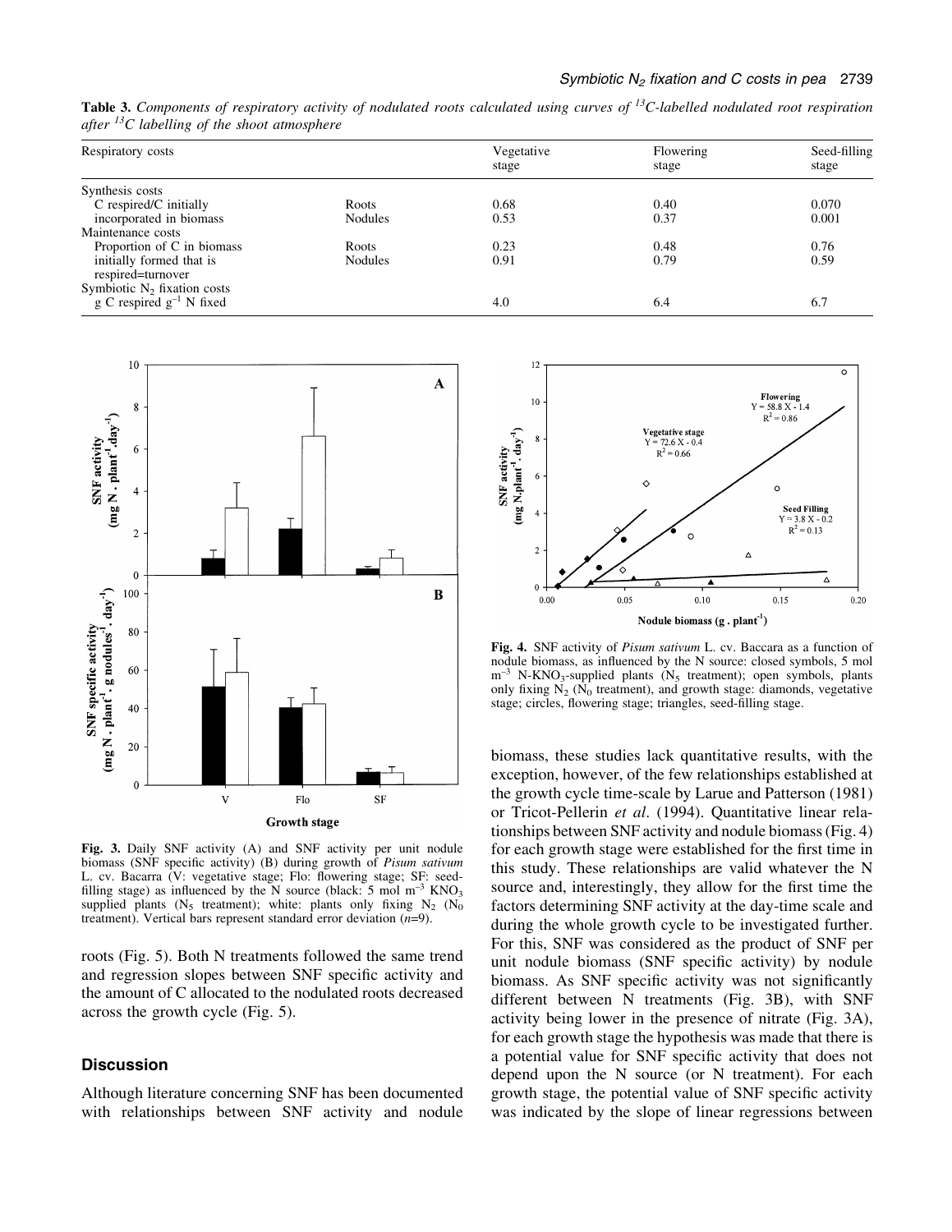

Fig. 5. Daily SNF specific activity (SNF per unit nodule biomass) during growth of Pisum sativum L. cv. Baccara as a function of the amount of new C  $(^{13}C)$  allocated to the nodulated root, as influenced by the N source: closed symbols, 5 mol  $m^{-3}$  N-KNO<sub>3</sub>-supplied plants ( $N_5$  treatment); open symbols, plants only fixing  $N_2$  ( $N_0$  treatment), and growth stage: diamonds, vegetative stage; circles, flowering stage; triangles, seed-filling stage.

SNF activity and nodule biomass that were established regardless of the N treatment (Fig. 4). The potential value of SNF specific activity decreased with phenology (slope of linear regression between SNF and nodule biomass, Fig. 4). This could be related either to variation of nodule efficiency with time (Warembourg, 1983) and/or to C limitation of SNF activity, as in pea C allocation to nodulated root decreases as the plant ages (Voisin et al., 2002a). However, to date, it was never clearly shown to what extent C supply actually modulated SNF specific activity and the causal relationships are still required to be clarified.

#### Carbon cost related to SNF specific activity

Considering SNF efficiency, the carbon costs of SNF increased with time from 4.0 to 6.7 g C respired  $g^{-1}$  N fixed from the vegetative to the seed-filling stage (Table 3). Possible explanations for the decrease of SNF efficiency with time are either that electron allocation efficiency to SNF (Bethlenfalvay and Phillips, 1977a, b; Layzell, 1990) and/or C recycling from PEPC activity (Roumet, 1990) decreased with time.

It remains difficult to compare these values with those of other studies, due to methodological difficulties, especially on temperate species like pea for which nitrate reduction occurs in the roots (Wallace, 1986). Moreover, the C costs of SNF were often calculated including the costs of synthesis of nodules or even roots, together with those associated with SNF (Phillips, 1980). Lastly, the long duration of most measurements may have smoothed variations across time. However, using the same methods, Warembourg and Roumet (1989) measured slightly dif-

ferent values for soybean (2.5–7.6 g C  $g^{-1}$  N fixed) and red clover (2.8–4.6 g C  $g^{-1}$  N fixed). When compared to their description, the respiratory rates calculated in this study from  $^{13}$ C efflux (Fig. 1) showed some variations that were higher than when <sup>14</sup>C was used (Warembourg, 1983; Warembourg and Roumet, 1989). This has been attributed to methodological difficulties associated with the use of the stable isotope  ${}^{13}C$ : natural  ${}^{13}C$  enrichment of the air and isotopic discrimination associated with biological processes complicates the calculations and introduces additional sources of experimental errors, due to the need of unlabelled control plants; the enrichment of C-labelled components (such as biomass of the various plant parts and respiratory  $CO<sub>2</sub>$ ) is much more precise when radioactive isotope  $(^{14}C)$  is used instead of stable isotopes (Morot-Gaudry et al., 1995).

Nevertheless, comparisons can be made with theoretical values. These calculations represented net C cost of SNF including  $N_2$  reduction,  $H_2$  reduction, N assimilation and transport out of the nodules. Based on ATP requirements, calculated C costs strictly associated with nitrogenase activity were in the range of 1.5 $-4$  g C g<sup>-1</sup> N fixed, depending on environmental conditions (Schulze et al., 1994). When including N assimilation and transport, 3.96 g C would be respired  $g^{-1}$  N fixed (Roumet, 1990). Hence, the values presented are close to the theoretical estimates, even though C fixation by PEP carboxylase (Warembourg and Roumet, 1989) was not accounted for.

# Is SNF specific activity limited by C competition within nodulated roots?

Even if nitrogenase activity is  $O_2$ -limited rather than Climited (Hunt and Layzell, 1993; Vance and Heichel, 1991), SNF specific activity could still depend upon C supply. The fact that SNF may be related to C supply has been documented by others (Hardy and Havelka, 1976; Finn and Brun, 1982; Zanetti and Hartwig, 1997) but again, there were few attempts if any of quantitative studies, probably because experimental measurements of SNF and C fluxes together require special equipment associated with isotopic measurements. The original linear relationships between SNF specific activity and the amount of C allocated to the nodulated roots (Fig. 5) for the different growth stages are reported here. This indicated that SNF activity was strongly linked to C supply. Thus, differences in growing conditions, affecting C allocation to nodulated roots (Voisin et al., 2002a), could explain the variability in SNF values reported by many authors on pea (Jensen, 1986, 1987) or on other species (Herridge and Pate, 1977; Warembourg, 1983; Warembourg and Roumet, 1989; Herdina and Silsbury, 1990; Rennie and Kemp, 1980). The decrease across the growth cycle of the slopes of linear regression between SNF specific activity and the amount of  $C$  allocated to the nodulated roots (Fig. 5) may partly be explained by the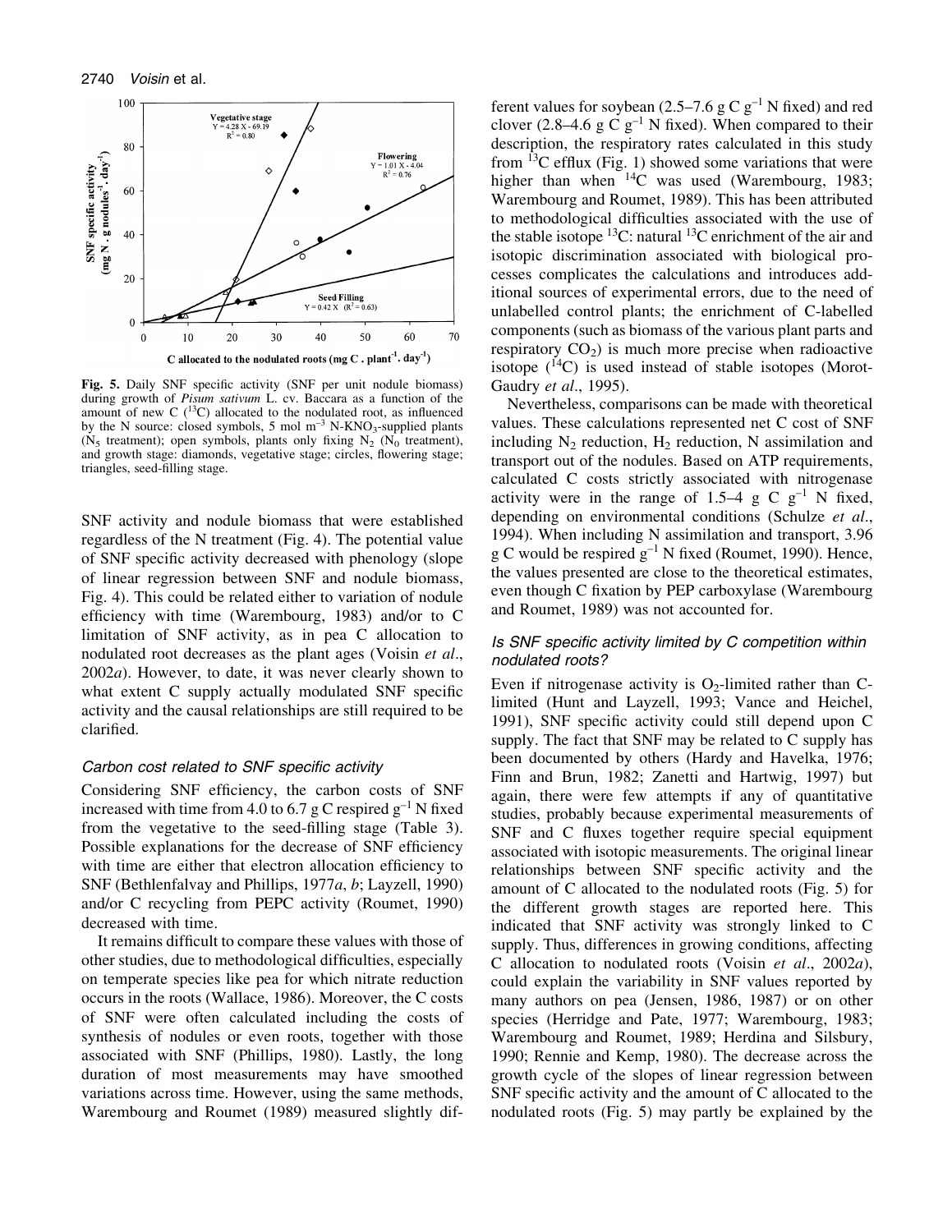decrease of nodule efficiency as the plant aged (Table 3). The decrease across the growth cycle of the regression slopes between SNF and C supply may also indicate a decreased competition for C between SNF and other respiration processes within nodulated roots (i.e. synthesis and maintenance) as a lower slope indicates a lower C limitation of SNF.

# Relationships between SNF activity, synthesis and maintenance of roots and nodules

The carbon threshold under which no SNF occurred (X intercept, Fig. 5) may indicate the minimum amount of C necessary for growth and/or maintenance. This threshold was identical for both N treatments at each growth stage, suggesting that total C use for synthesis and maintenance of nodulated roots was similar whatever the N source. However, even if calculated C costs of root and nodule synthesis were similar whatever the growth stages (Table 3), turnover of roots and nodules highly differed (Table 2). At the vegetative stage, C costs for roots and nodules synthesis were similar (Table 3) and synthesis may have been the main component of C consumption due to nodulated root establishment during this period. This is emphasized by the fact that nodule biomass is always low at this early stage compared with root biomass (Pate et al., 1979). Hence, there was probably little difference in actual C used for maintenance between N treatments (with different root/nodule biomass ratio) despite the calculation (Table 3) that demonstrated a high turnover of nodules (Table 3). Synthesis of nodulated roots is usually mostly achieved by flowering (Tricot, 1993; Voisin et al., 2002b). For plants only fixing  $N_2$ , higher C costs incurred by nodule maintenance at flowering (Table 3) have been shown to occur at the expense of root growth at that stage (Voisin, 2002) so that the total C costs for the whole plant did not increase. Thus, a decrease across the growth cycle of C limitation of SNF as shown by (i) a decrease of the regression slope between SNF and C supply and (ii) a decrease of the C threshold under which no SNF occurred (Fig. 5), may arise from a decrease of the synthesis processes, which are the main limiting factor of SNF, regardless of the N treatment. This limitation mostly occurs at the beginning of the growth cycle, when roots and nodules are constructed.

At seed-filling, SNF specific activity could still be related to the amount of C allocated to the nodulated roots (Fig. 5), indicating that nodule functioning was still effective at this late stage. However, it was less predictable than at earlier stages (comparison of  $R^2$  in Fig. 5), presumably because C allocation to the nodulated roots was no longer sufficient to maintain nodule biomass, resulting in nodule senescence (Fig. 5). Many studies (Lawrie and Wheeler, 1974; Pate and Herridge, 1978) have suggested that the low SNF activity usually observed at the end of the growth cycle was due to C deprivation because

of competition with seed-filling (Jeuffroy and Warembourg, 1991). This study shows that the C costs of SNF vary with nodule age and would determine SNF potential value. This is supported by observations of prolonged SNF ability at the end of the growth cycle in relation to the presence of newly formed nodules (Voisin et al., 2002c).

The calculated costs are not actual costs, but only account for new  $^{13}$ C incorporated via the photosynthetic process that is respired for the synthesis of structures (synthesis component  $Rs$ ) or resulting from their turnover (maintenance component  $Rm$ ). However, it has been shown that nodule activity mainly relied on current photosynthesis whereas root activity probably involved stored C (Kouchi et al., 1986). This apparent increase of root turnover calculated in this study (Table 3) may therefore result from an increased use across the growth cycle of current photosynthates, instead of stored C that is probably depleted at the end of the growth cycle because of remobilization to the seeds (Munier-Jolain, 1994). However, the values for synthesis C costs were similar to those given by Penning de Vries (1975). This suggests that root growth may be mainly supported by current photosynthates.

The use of isotopes has allowed the relations between SNF activity and C allocated to, and used within, nodulated roots to be investigated. Labelling with  $^{15}N$ dinitrogen in the root atmosphere is the only way specifically to track the amount and fate of N coming into the plant via SNF. Together with 13C labelling of the shoot atmosphere, this study demonstrated the quantitative relationship between SNF specific activity and C entry within the nodulated roots, regardless of nitrate availability. A potential value of SNF specific activity was defined regardless of the N source. Potential SNF decreased with phenology presumably due to nodule age that conditions their efficiency. At each growth stage, potential SNF specific activity was modulated by  $C$  supply to the nodulated roots, following different linear relationships depending on C competition with the synthesis processes of the nodulated roots. As these relationships did not depend upon the N source, this study showed that shortterm nitrate inhibition of SNF specific activity was negligible. Hence, regulation of SNF activity by nitrate would be mediated through impairment of nodule growth in the long term.

It has been shown previously that the amount of C allocated to nodulated roots did not depend upon nitrate availability but C partitioning between roots and nodules biomass could not be assessed (Voisin et al., 2003). In order to get an operational model of C/N flux within leguminous plants with an emphasis on their nodulated roots, it would now be valuable to investigate how C allocation towards nodule and root biomass is related to nitrate availability: this would allow the amount of N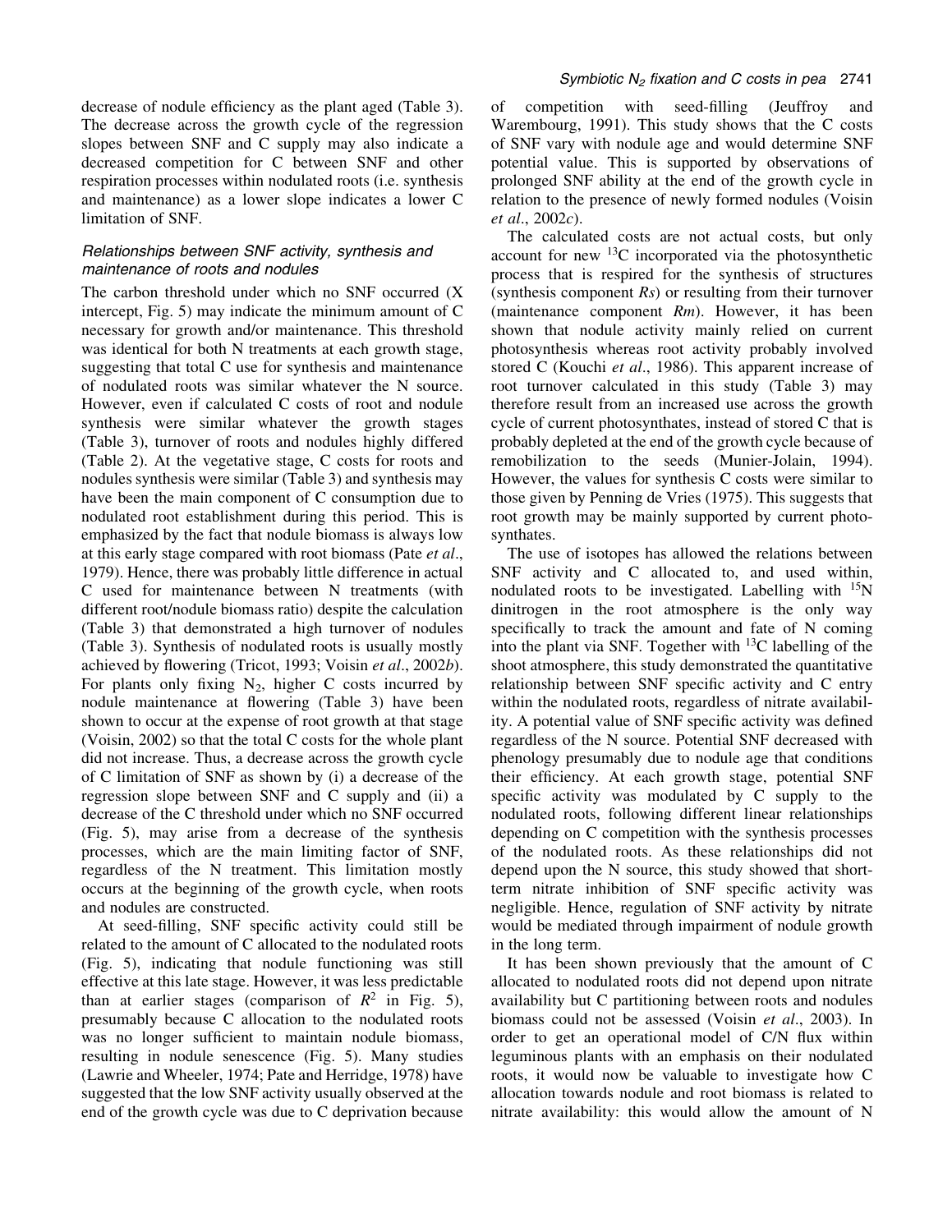#### 2742 Voisin et al.

entering plants as a function of phenology to be predicted dynamically as a function of net photosynthesis. Thus, the relationships between SNF specific activity and C allocated to nodulated roots already provide a predictive tool useful for modelling SNF variations with growing conditions and time through a single variable.

### Acknowledgements

Our grateful thanks are due to V Durey, J Gonthier and P Mathey for their excellent technical assistance. We also thank B Mary and O Delfosse (INRA, Laon) for  ${}^{13}C$  and  ${}^{15}N$  isotopic analysis of the plant material, JN Thibault and P Garnier (INRA, Rennes) for gaseous <sup>13</sup>C isotopic analysis and E Semon and C Giniès (INRA Dijon) for gaseous 15N isotopic analysis. We also sincerely thank two anonymous reviewers for their great help in the improvement of this paper.

### **References**

- Atkins CA, Pate JS, Sanford PJ, Dakora FD, Matthews I. 1989. Nitrogen nutrition of nodules in relation to `N-hunger' in cowpea (Vigna unguiculata L.Walp). Plant Physiology 90, 1644-1649.
- Bethlenfalvay GJ, Phillips DA. 1977a. Effect of light intensity on efficiency of carbon dioxide and nitrogen reduction in Pisum sativum L. Plant Physiology 60, 868-871.
- Bethlenfalvay G.J. Phillips DA. 1977b. Ontogenic interactions between photosynthesis and symbiotic nitrogen fixation in legumes. Plant Physiology 60, 419-421.
- Caetano-Anollès G, Gresshof PM. 1990. Early induction of feedback regulatory responses governing nodulation in soybean. Plant Science 71, 69-81.
- Caetano-Anollès G, Gresshof PM. 1991. Plant genetic control of nodulation. Annual Review of Microbiology 45, 345-382.
- Coker GT, Schubert KR. 1981. Carbon dioxide fixation in soybean roots and nodules. Characterization and comparison with  $N<sub>2</sub>$  fixation and composition of xylem exudates during early nodule development. Plant Physiology 67, 691-696.
- Davidson IA, Robson MJ. 1986. Effect of contrasting patterns of nitrate application on the nitrate uptake,  $N_2$  fixation, nodulation and growth of white clover. Annals of Botany 57, 331–338.
- Deléens E, Cliquet JB, Prioul J-L. 1994. Use of <sup>13</sup>C and <sup>15</sup>N plant label near natural abundance for monitoring carbon and nitrogen partitioning. Australian Journal of Plant Physiology 21, 133-146.
- Faurie O, Soussana JF. 1993. Oxygen-induced from short-term nitrate inhibition of  $N_2$  fixation in white clover plants from space and dense stands. Physiologia Plantarum 89, 467-475.
- Feigenbaum S, Mengel K. 1979. The effect of reduced light intensity and sub-optimal potassium supply on  $N_2$  fixation and N turnover in Rhizobium-infected lucerne. Physiologia Plantarum 45, 245±249.
- Fernandez MP, Warembourg FR. 1987. Distribution and utilization of assimilated carbon in red clover during the first year of vegetation. *Plant and Soil* 97, 131–134.
- Finn GA, Brun WA. 1982. Effect of atmospheric  $CO<sub>2</sub>$  enrichment on growth, non-structural carbohydrate content and root nodule activity in soybean. Plant Physiology  $69, 327-331$ .
- Francisco Jr PB, Harper JE. 1995. Translocable leaf signal autoregulates soybean nodulation. Plant Science 107, 167-176.
- Fujita K, Masuda T, Ogata S. 1988. Dinitrogen fixation, ureide concentration in xylem exudate and translocation of photosynthates in soybean as influenced by pod removal and defoliation. Soil Science and Plant Nutrition 34, 265-275.
- Fujikake H, Yamazaki A, Ohtake N, et al. 2003. Quick and reversible inhibition of soybean rot nodule growth by nitrate involves a decrease in sucrose supply to nodules. Journal of Experimental Botany 54, 1379-1388.
- Gonzales EM, Gordon AJ, James CL, Arrese-Igor C. 1995. The role of sucrose synthase in the response of soybean nodules to drought. Journal of Experimental Botany 46, 1515-1523.
- Gordon AJ, Ougham HJ, James CL. 1993. Changes in the levels of gene transcripts and their corresponding proteins in nodules of soybean plants subjected to dark-induced stress. Journal of Experimental Botany  $44$ , 1453-1460.
- Gordon AJ, Ryle GJA, Mitchell DF, Powell CE. 1985. The flux of 14C-labelled photosynthate through soybean root nodules during N<sub>2</sub> fixation. *Journal of Experimental Botany* 36, 756–769.
- Gordon AJ, Minchin FR, Skøt, L, James C. 1997. Stress-induced declines in soybean  $N_2$  fixation are related to sucrose synthase activity. Plant Physiology 114, 937-946.
- Hardy RWF, Havelka UD. 1976. Photosynthate as a major factor limiting nitrogen fixation by field-grown legumes with emphasis on soybeans. In: Nutman PS, ed. Symbiotic nitrogen fixation. Cambridge, UK: Cambridge University Press, 421-439.
- Harper JE, Cowingan KA, Barbera AC, Abd-Alla MH. 1997. Hypernodulation of soybean, mung bean and hyacinth bean is controlled by a common shoot signal. Crop Science 37, 1242-1246.
- Hartwig UA, Heim I, Lüscher A, Nosberger J. 1994. The nitrogen-sink is involved in the regulation of nitrogenase activity in white clover after defoliation. *Physiologia Plantarum* 92, 375– 382.
- Herdina J, Silsbury JH. 1990. Growth, nitrogen accumulation and partitioning, and  $N_2$  fixation in faba bean (Vicia faba cv. Fioed) and pea (Pisum sativum cv. Early Dun). Field Crops Research 24, 173±188.
- Herridge DF, Pate JS. 1977. Utilization of net photosynthate for nitrogen fixation and protein production in an annual legume. Plant Physiology 60, 759-764.
- Hunt S, Layzell BD. 1993. Gas exchange of legume nodules and the regulation of nitrogenase activity. Annual Review of Plant Physiology and Molecular Biology 44, 483-511.
- **Jensen ES.** 1986. The influence of rate and time of supply on nitrogen fixation and yield in pea (Pisum sativum L.). Fertilizer Research 10, 193-202.
- Jensen ES. 1987. Seasonal patterns of growth and nitrogen fixation in field-grown pea. Plant and Soil 101, 29-37.
- Jeuffroy MH, Warembourg FR. 1991. Carbon transfer and partitioning between vegetative and reproductive organs in Pisum sativum L. Plant Physiology 97, 440-448.
- King BJ, Layzell DB, Canvin DT. 1986. The role of dark  $CO<sub>2</sub>$ fixation in root nodules of soybean. Plant Physiology  $81, 200$ 205.
- Kouchi H, Nakaji K. 1985. Utilization and metabolism of photoassimilated  $^{13}$ C in soybean roots and nodules. Soil Science and Plant Nutrition 31, 323-334.
- Kouchi H, Nakaji K, Yoneyama T, Ishizuka J. 1986. Dynamics of carbon photosynthetically assimilated in nodulated soybean plants under steady-state conditions. 3. Time-course study on  ${}^{14}C$ incorporation into soluble metabolites and respiratory evolution of  $CO<sub>2</sub>$  from roots and nodules. Annals of Botany 56, 333–346.
- Larue TA, Patterson TG. 1981. How much do legumes  $fix?$ Advances in Agronomy 34, 15-38.
- Lawn RJ, Brun WA. 1974. Symbiotic nitrogen fixation in soybeans. I. Effect of photosynthate source-sink manipulation. Crop Science  $14$ ,  $11-16$ .
- Lawrie AC, Wheeler CT, 1974. The effect of flowering and fruit formation on the supply of photosynthetic assimilates to nodules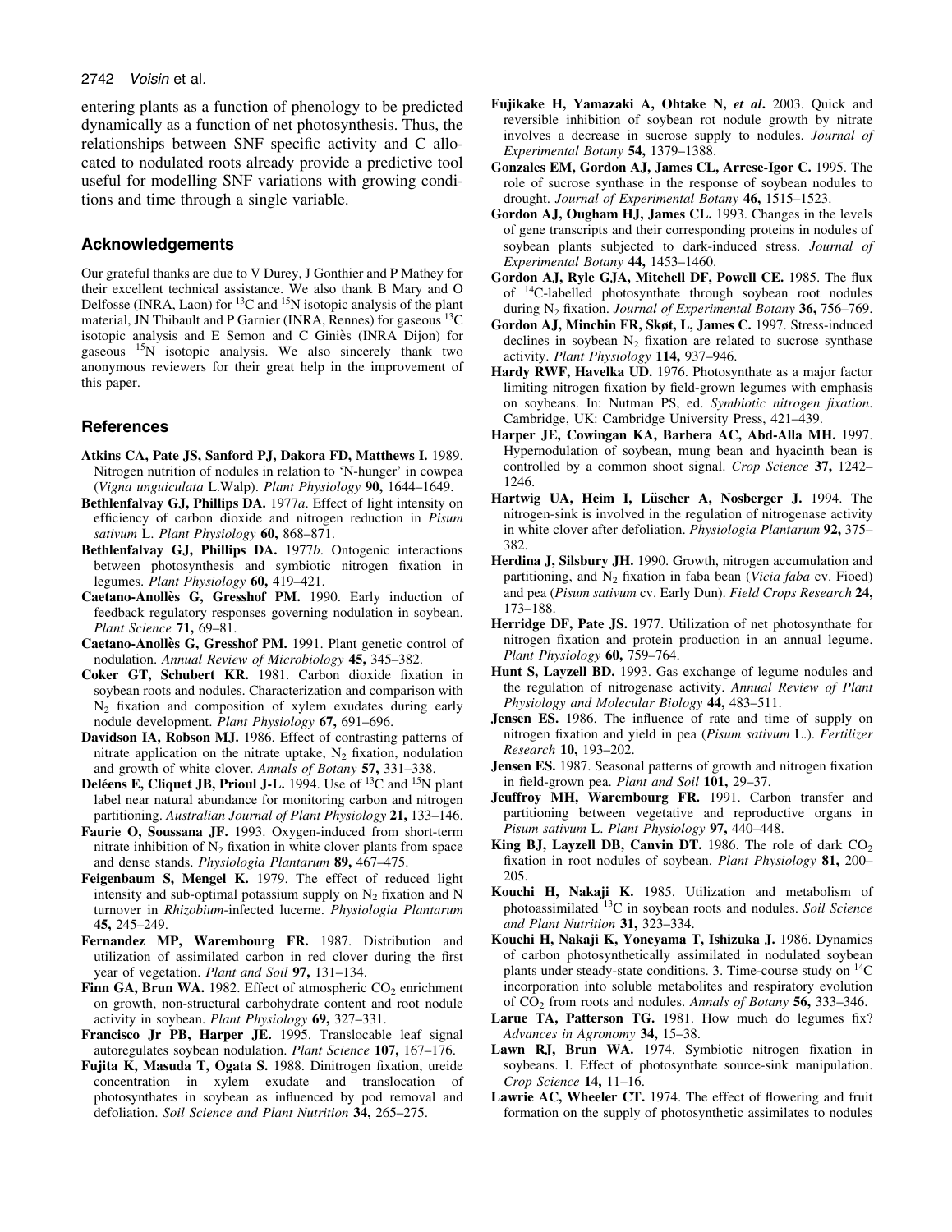of *Pisum sativum* L. in relation to the fixation of nitrogen. New Phytologist 73, 1119-1127.

- **Layzell DB.** 1990. N<sub>2</sub> fixation, NO<sub>3</sub> reduction and NH<sub>4</sub> assimilation. In: Dennis DT, Turpin DH, eds. Plant physiology, biochemistry and molecular biology, 1st edn. Harlow, England: Longman Scientifc and Technical, 389-406.
- McCree KJ. 1970. An equation for the rate of respiration of white clover plants under controlled conditions. In: Predictions and measurement of photosynthetic productivity, Program Technical Meeting, Czechoslovakia, 1969. Proceedings of the International Biological Center for Agriculture, Publishing and Documentation. Wageningen, 221-229.
- Minchin FR, Pate JS. 1973. The carbon balance of a legume and the functional economy of its root nodules. Journal of Experimental Botany  $24$ ,  $259-271$ .
- Minchin FR, Minguez I, Sheehy JE, Witty JF, Skøt L. 1986. Relationships between nitrate and oxygen supply in symbiotic nitrogen fixation by white clover. Journal of Experimental Botany 37, 1103-1113.
- Minchin FR. 1997. Regulation of oxygen diffusion in legume nodules. Soil Biology and Biochemistry 29, 881-888.
- **Montange D, Warembourg FR, Bardin R.** 1981. Utilization du <sup>15</sup>N<sub>2</sub> pour estimer la fixation d'azote et sa répartition chez les légumineuses. Plant and Soil 3, 131-139.
- Morot-Gaudry JF, Deleens E, Prioul JL. 1995. Etude des flux du carbone et de l'azote chez le maïs: traçage par les isotopes radioctifs ou les isotopes stables? In: INRA editions, ed. Utilization des isotopes stables pour l'étude du fonctionnement des plantes. Paris, France: Colloques de l'INRA, 219-238.
- Munier-Jolain NG. 1994. Etude de la variabilité du poids individuel des graines du soja de type indéterminé (Glycine  $max$  L. Merrill, cv. Mapple Arrow). Influence de l'apparition séquentielle des organes reproducteurs. PhD thesis, INA-PG, France.
- Murphy PM. 1986. Effect of light and atmospheric carbon dioxide concentration on nitrogen fixation by herbage legumes. Plant and Soil 95, 399-409.
- Neo HH, Layzell, DB. 1997. Phloem glutamine and the regulation of  $O<sub>2</sub>$  diffusion in legume nodules. *Plant Physiology* 113, 259– 267.
- Ney B, Duthion C, Fontaine E. 1993. Timing of reproductive abortions in relation to cell division, water content, and growth of pea seeds. Crop Science 33, 267-270.
- Ney B, Turc O. 1993. A heat-unit-based description of the reproductive development of pea (Pisum sativum L.). Crop Science 33, 510-514.
- Parsons R, Stanforth A, Raven JA, Sprent JI. 1993. Nodule growth activity may be regulated by a feedback mechanism involving phloem nitrogen. Plant, Cell and Environment 16, 125-136.
- Pate JS, Herridge DF. 1978. Partitioning and utilization of net photosynthate in a nodulated legume. Journal of Experimental Botany 29, 401-412.
- Pate JS, Layzell DB, Atkins CA. 1979. Economy of carbon and nitrogen in a nodulated and non nodulatd  $NO_3^-$  grown) legume. Plant Physiology 64, 1083-1088.
- Penningde Vries FWT. 1975. Use of assimilates in higher plants. In: Copper JP, ed. Photosynthesis and productivity in different environments, Vol. 3. International Biological Programme. Cambridge: Cambridge University Press.
- Phillips DA. 1980. Efficiency of symbiotic nitrogen fixation in legumes. Annual Review of Plant Physiology 31, 29–49.
- Rennie RJ, Kemp GA. 1980. Dinitrogen fixation in pea beans (Phaseolus vulgaris) as affected by growth stage and temperature regime. Canadian Journal of Botany 59, 1181-1188.

Roumet C. 1990. Importance et devenir du  $CO<sub>2</sub>$  fixé par les racines

nodulées de soja (Glycine max L. Merrill). PhD thesis, Université Montpellier II, France.

- Rosendahl L, Vance CP, Pedersen WB. 1990. Products of dark  $CO<sub>2</sub>$  fixation in pea root nodules support bacteroid metabolism. Plant Physiology 93, 12-19.
- Ryle GJA, Cobby JM, Powell CE. 1976. Synthesis and maintenance respiratory losses of  ${}^{14}CO_2$  in uniculm barley and maize. Annals of Botany  $40, 571-586$ .
- Ryle GJA, Powell CE, Gordon AJ. 1979. The respiratory costs of nitrogen fixation in soybean, cowpea and white clover. II. Comparison of nitrogen fixation and the utilization of combined nitrogen. Journal of Experimental Botany  $30$ , 145-153.
- SAS Institute. 1987. SAS/STAT Guide for Personal Computer, 6th edn. Cary, NC: SAS Institute.
- Schortemeyer J, Atkin OK, McFarlane N, Evans JR. 1999. The impact of elevated atmospheric  $CO<sub>2</sub>$  and nitrate supply on growth, biomass allocation, nitrogen partitioning and  $N<sub>2</sub>$  fixation of Acacia melanoxylon. Australian Journal of Plant Physiology 26, 737±747.
- Schulze J, Adgo E, Shilling G. 1994. The influence of  $N_2$  fixation on the carbon balance of leguminous plants. Experientia 50, 906– 916.
- Serraj R, Vadez V, Denison RF, Sinclair TR. 1999. Involvement of ureides in nitrogen fixation inhibition in soybean. Plant Physiology 119, 289-296.
- Silsbury JH. 1977. Energy requirement for symbiotic nitrogen fixation. Nature 267, 149-150
- Soussana JF, Hartwig UA. 1996. The effect of elevated  $CO<sub>2</sub>$  on symbiotic  $N_2$  fixation: a link between the carbon and nitrogen cycles in grassland ecosystems. Plant and Soil 187, 321–332.
- Sparrow SD, Cochran VL, Sparrow EB. 1995. Dinitrogen fixation by several legume crops in Alaska. Agronomy Journal 87, 34±41.
- Sprent JI, Stephens JH, Rupela OP. 1988. Environmental effects on nitrogen fixation. In: Summerfield RJ, ed. World crops: cool season food legumes. ???
- **Streeter JG.** 1988. Inhibition of legume nodule formation and  $N_2$ fixation by nitrate. Critical Review of Plant Science 7, 1-23.
- Thorpe MR, Walsh KB, Minchin PEH. 1998. Photoassimilate partitioning in nodulated soybean I.  $^{11}$ C methodology. Journal of Experimental Botany  $49, 1805-1815$ .
- Tricot F. 1993. Mise en place des nodosités du pois protéagineux de printemps (Pisum sativum L.). Influence de la nutrition carbonée. PhD thesis, Université Paris-Sud Orsay, France.
- Tricot F, Crozat Y, Pellerin S. 1997. Root growth and nodule establishment on pea (Pisum sativum L.). Journal of Experimental Botany  $48, 1935-1941$ .
- Tricot-Pellerin F, Angevin F, Crozat Y. 1994. Elaboration de la biomasse des nodosités: influence de la nutrition carbonée. In: UNIP, ITCF, INRA, eds. Agrophysiologie du pois protéagineux. France, 75-91.
- Vance CP, Heichel GH. 1991. Carbon in  $N<sub>2</sub>$  fixation: limitation or exquisite adaptation. Annual Review of Plant Physiology and Plant Molecular Biology 42, 373-392.
- Vance CP, Miller SS, Driscoll BT, Robinson DL, Trepp G, Gant JS, Samas DA. 1998. Nodule carbon metabolism: organic acids for  $N_2$  fixation. I. Elmerich C et al. eds. Biological nitrogen fixation for the 21st century. Paris: Kluwer Academic Publishers, 443±448.
- Voisin AS. 2002. Etude du fonctionnement des racines nodulées du pois (Pisum sativum L.) en relation avec la disponibilité en nitrates du sol, les flux de carbone au sein de la plante et la phénologie. Croissance des racines nodulées et activité fixatrice des nodosités. PhD thesis, Université de Bourgogne, France.
- Voisin AS. Salon C, Jeudy C, Warembourg F. 2002a. Measurement of  ${}^{13}C$  allocation to nodulated roots of *Pisum*